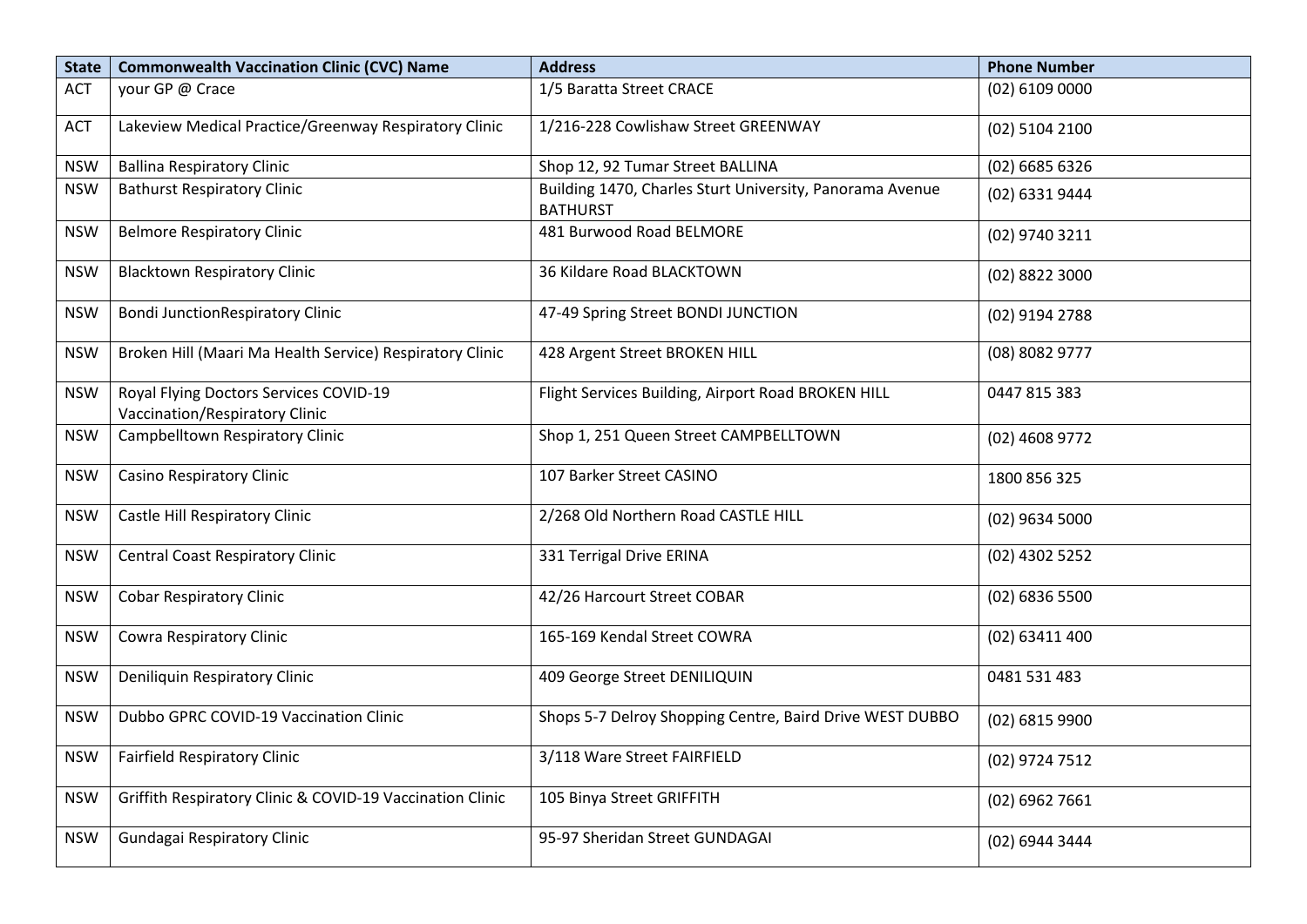| <b>NSW</b> | Gunnedah, Boggabri, Narrabri and Wee Waa Mobile<br><b>Respiratory Clinic</b> | Kamilaroi Highway BOGGABRI                                                     | (02) 6760 9765                                |
|------------|------------------------------------------------------------------------------|--------------------------------------------------------------------------------|-----------------------------------------------|
| <b>NSW</b> | Hazelbrook Respiratory Clinic                                                | 7-9 Rosedale Avenue HAZELBROOK                                                 | 0492 818 575                                  |
| <b>NSW</b> | Helensburgh Respiratory Clinic                                               | 129 Parkes Street HELENSBURGH                                                  | (02) 4294 1400                                |
| <b>NSW</b> | Sydney West COVID Vaccine Centre                                             | Suite 203, Level 2, 5 Australia Avenue SYDNEY OLYMPIC PARK                     | (02) 9771 2622                                |
| <b>NSW</b> | Kempsey Respiratory Clinic                                                   | 35 Belgrave Street KEMPSEY                                                     | 1300 170 901                                  |
| <b>NSW</b> | Kirketon Road Centre Mobile testing service                                  | Darlinghurst Road DARLINGHURST                                                 | 0429 802 381                                  |
| <b>NSW</b> | Lakemba Respiratory Clinic                                                   | 96 Haldon Street LAKEMBA                                                       | 0412 861 083                                  |
| <b>NSW</b> | Ryde Respiratory and Vaccination Clinic                                      | Behind Trinity Business Park, 39 Delhi Road NORTH RYDE                         | (02) 9216 7670 / email:<br>gprcvax@icloud.com |
| <b>NSW</b> | <b>Mittagong Respiratory Clinic</b>                                          | 58 Bowral Road MITTAGONG                                                       | (02) 4800 9032                                |
| <b>NSW</b> | Moree Respiratory Clinic                                                     | 140 Anne Street MOREE                                                          | (02) 6752 7979                                |
| <b>NSW</b> | Mudgee Respiratory Clinic                                                    | Mudgee Showground pavilion, Douro St Entrance MUDGEE                           | (02) 6362 4031                                |
| <b>NSW</b> | Murwillumbah Respiratory Clinic                                              | 14 King Street MURWILLUMBAH                                                    | (02) 8188 3797                                |
| <b>NSW</b> | Nambucca Respiratory Clinic                                                  | 2191 Giinagay Way NAMBUCCA HEADS                                               | (02) 6568 8688                                |
| <b>NSW</b> | Narooma Respiratory Clinic                                                   | 80 Princes Highway NAROOMA                                                     | $(02)$ 6568 8688                              |
| <b>NSW</b> | <b>Orange Respiratory Clinic</b>                                             | Level 2, 1521 Forest Road ORANGE                                               | (02) 5335 6666                                |
| <b>NSW</b> | Penrith Respiratory Clinic                                                   | 2227 Wolseley Street JAMISONTOWN                                               | (02) 8311 3888                                |
| <b>NSW</b> | <b>Picton Respiratory Clinic</b>                                             | Shop T28, 9 Margaret Street PICTON                                             | 1300 545 245                                  |
| <b>NSW</b> | Raymond Terrace Respiratory Clinic                                           | Ground Floor, Hunter-New England Health, 4 Jacaranda<br>Avenue RAYMOND TERRACE | (02) 4983 0900                                |
| <b>NSW</b> | Northshore Roseville COVID-19 Vaccine Clinic                                 | Front building, 132 Pacific Highway Roseville                                  | 0434 189 047                                  |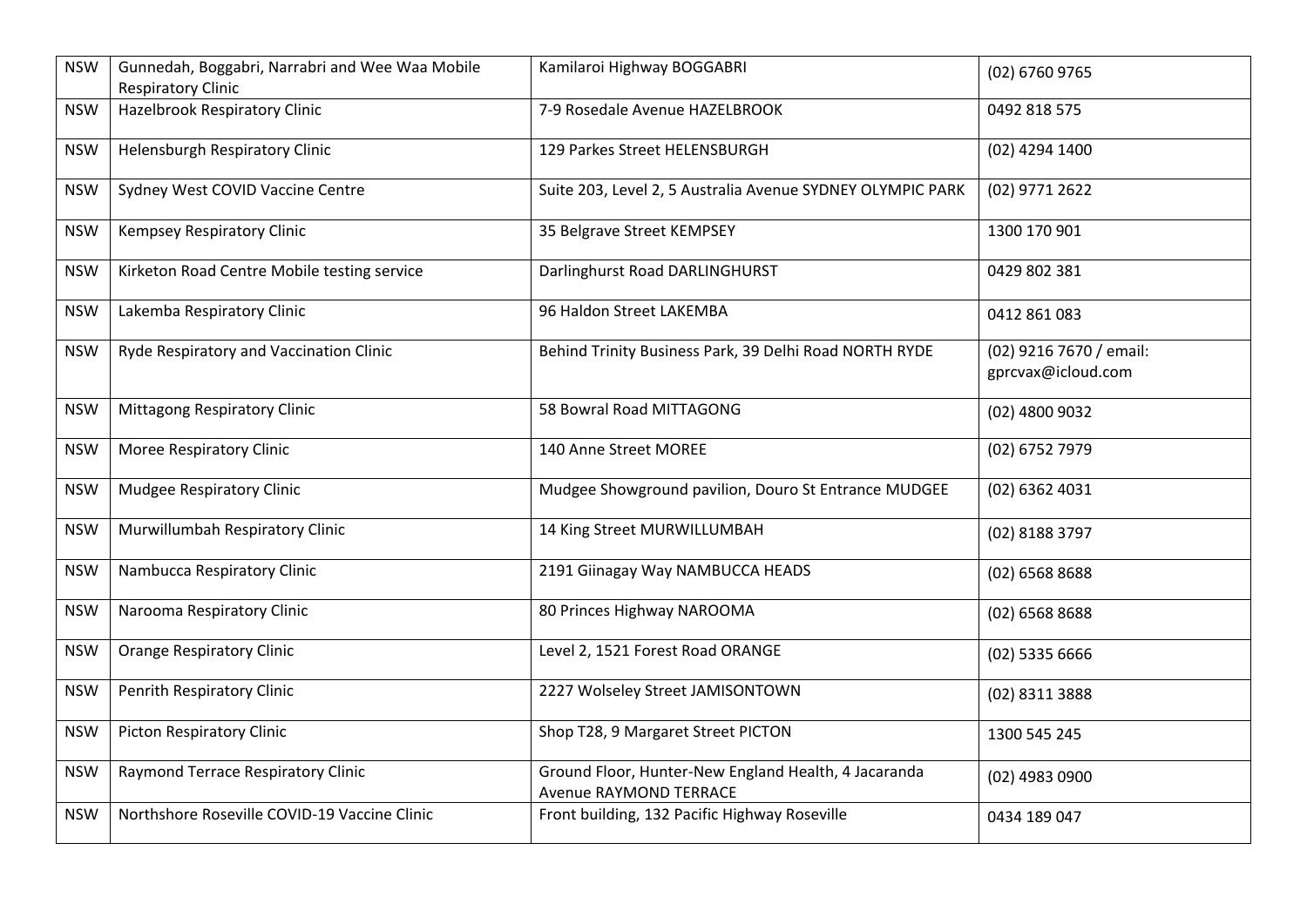| <b>NSW</b> | Sanctuary Point Respiratory Clinic              | 195 Kerry Street SANCTUARY POINT         | 0478 799 400     |
|------------|-------------------------------------------------|------------------------------------------|------------------|
| <b>NSW</b> | <b>Tamworth Respiratory Clinic</b>              | Unit 6, 10 Campbell Road CALALA          | (02) 6768 3288   |
| <b>NSW</b> | <b>Taree Respiratory Clinic</b>                 | 15 Butterworth Lane TAREE                | (02) 6516 2043   |
| <b>NSW</b> | <b>Ulladulla Respiratory Clinic</b>             | 111 Princes Highway ULLADULLA            | (02) 4455 5422   |
| <b>NSW</b> | Wagga Wagga Respiratory Clinic                  | 8 Tanda Place WAGGA WAGGA                | (02) 6971 5000   |
| <b>NSW</b> | <b>Walgett Respiratory Clinic</b>               | 37 Pitt Street WALGETT                   | $(02)$ 6820 3777 |
| <b>NSW</b> | <b>Wauchope Respiratory Clinic</b>              | 2/243 High Street WAUCHOPE               | 0487 071 713     |
| <b>NSW</b> | <b>Windsor Respiratory Clinic</b>               | Suite 1, 2 Kable Street WINDSOR          | (02) 4577 5622   |
| <b>NSW</b> | Yamba Respiratory Clinic                        | 12 Clarence Street YAMBA                 | (02) 5629 7517   |
| <b>NSW</b> | Young Respiratory Clinic                        | 12 Boorowa Street YOUNG                  | (02) 6382 1599   |
| NT         | Alice Springs (Central) Respiratory Clinic      | 7/8 Gregory Terrace ALICE SPRINGS        | (08) 7999 6100   |
| NT         | Palmerston Respiratory Clinic                   | 3 Gurd Street PALMERSTON                 | (08) 8919 8919   |
| <b>QLD</b> | Annerley Respiratory Clinic                     | 4/20 Cornwall Street WOOLOONGABBA        | (07) 3346 1124   |
| <b>QLD</b> | Booval (Kambu) Respiratory Clinic               | Shop 3, 160 Brisbane Road BOOVAL         | 0408 699 432     |
| <b>QLD</b> | <b>Bundaberg Respiratory Clinic</b>             | 16 Princess Street BUNDABERG             | (07) 4100 9026   |
| <b>QLD</b> | <b>Burleigh Cove Respiratory Clinic</b>         | Shop 13, 109 West Burleigh Road BURLEIGH | 0410 831 919     |
| <b>QLD</b> | <b>Charters Towers Respiratory Clinic</b>       | 1 Gill Street CHARTERS TOWERS            | $(07)$ 4787 7203 |
| <b>QLD</b> | Chuwar Respiratory Clinic                       | 19-27 Junction Road CHUWAR               | (07) 3812 3133   |
| <b>QLD</b> | <b>Cloncurry Respiratory Clinic</b>             | 1/27 Ramsay Street CLONCURRY             | (07) 4742 2233   |
| <b>QLD</b> | <b>Emerald Medical Group Respiratory Clinic</b> | 1 Pilot Farm Road EMERALD                | (07) 4986 7400   |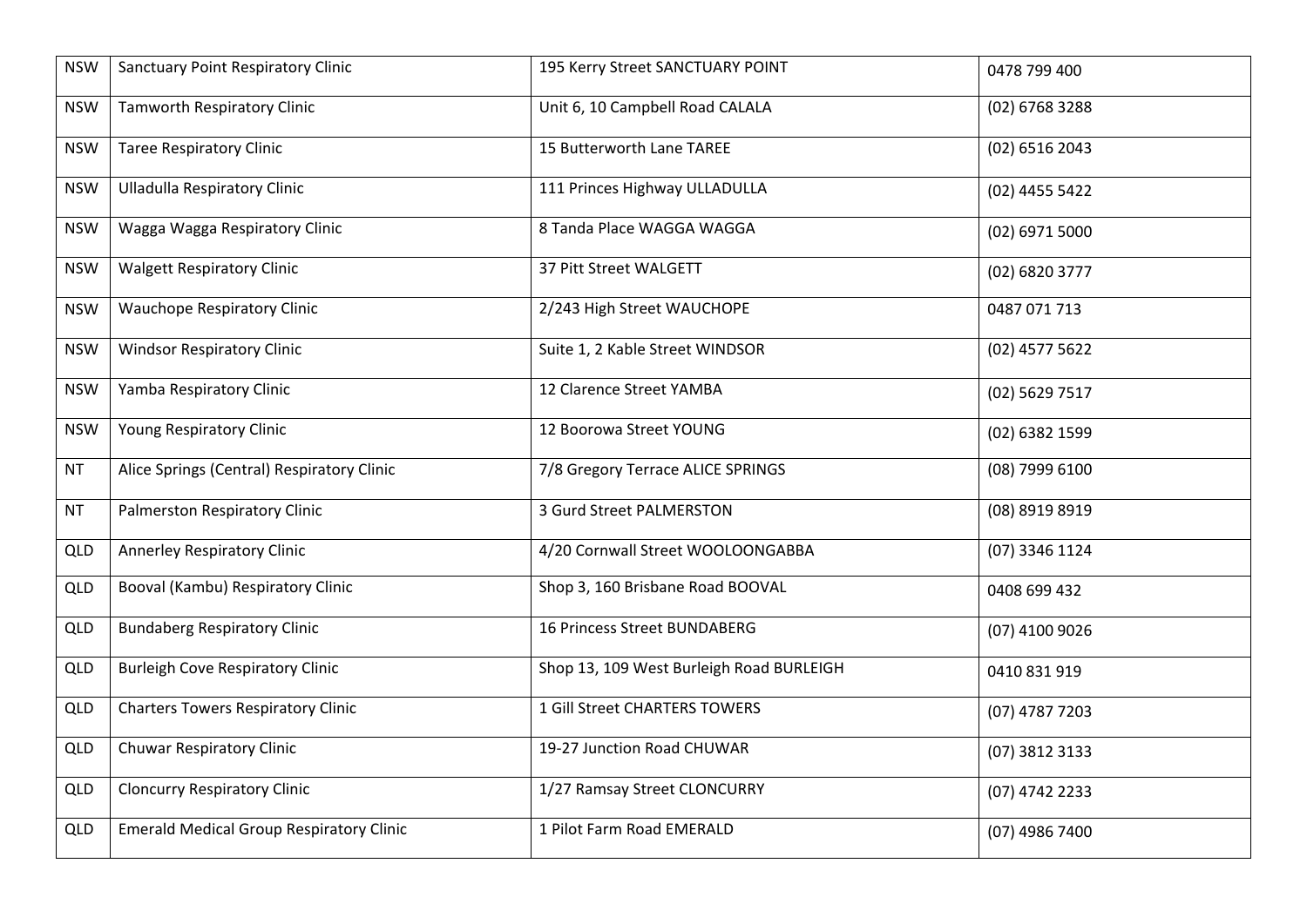| <b>QLD</b> | Gladstone Respiratory Clinic/BITS Medical Centre        | 1 Hayes Avenue BOYNE ISLAND                                              | (07) 4973 3000   |
|------------|---------------------------------------------------------|--------------------------------------------------------------------------|------------------|
| <b>QLD</b> | Hope Island Respiratory Clinic                          | Hope Island Shopping Centre, 10 Santa Barbara Road HOPE<br><b>ISLAND</b> | (07) 55635151    |
| <b>QLD</b> | Kenmore Respiratory Clinic                              | Suites 3 and 6, 2081 Moggill Road KENMORE                                | (07) 3363 1600   |
| <b>QLD</b> | Logan (Slacks Creek) Respiratory Clinic                 | 22 Duke Street LOGAN (SLACKS CREEK)                                      | (07) 3029 6527   |
| <b>QLD</b> | Morayfield Respiratory Clinic                           | 19-31 Dickson Road MORAYFIELD                                            | (07) 5322 4900   |
| <b>QLD</b> | Mt Isa (Gidgee) Respiratory Clinic                      | 121 Marian Street MOUNT ISA                                              | 0447 132 500     |
| <b>QLD</b> | Mt Isa Respiratory Clinic                               | 71 Camooweal Street MOUNT ISA                                            | (07) 4743 3033   |
| <b>QLD</b> | Nerang (Kalwun) Respiratory Clinic                      | 14 Nerang Street NERANG                                                  | 0455 026 553     |
| <b>QLD</b> | Nundah Respiratory Clinic                               | 1262 Sandgate Road NUNDAH                                                | (07) 3266 6622   |
| <b>QLD</b> | Purga Respiratory Clinic (Flinders Peak Medical Centre) | 355 Ipswich Boonah Road PURGA                                            | (07) 5464 6765   |
| <b>QLD</b> | Rockhampton Respiratory Clinic                          | 21 Lawrie Street GRACEMERE                                               | (07) 4933 3334   |
| <b>QLD</b> | Sippy Downs Respiratory Clinic                          | 9 Ochre Way SUNSHINE COAST                                               | (07) 5480 6010   |
| <b>QLD</b> | South Bank Family Doctors Respiratory Clinic            | Shop 13 Southpoint, Grey Street SOUTH BRISBANE                           | (07) 3732 6556   |
| <b>QLD</b> | Sunny Street Mobile Respiratory Clinic                  | 14 Earl Street TEWANTIN                                                  | (07) 5313 7778   |
| <b>QLD</b> | Toowoomba (Carbal) Respiratory Vaccine Clinic           | 18-24 Charnley Street KEARNEYS SPRING                                    | (07) 4580 1400   |
| <b>QLD</b> | Toowoomba (James Neil Medical) Respiratory Clinic       | 119-121 Neil Street TOOWOOMBA                                            | (07) 4580 1400   |
| <b>QLD</b> | <b>Townsville Respiratory Clinic</b>                    | 1199 Riverway Drive RASSMUSSEN                                           | 0432 488 997     |
| <b>QLD</b> | Upper Coomera (Haan Health) Respiratory Clinic          | 6/21 Coomera Grand Drive UPPER COOMERA                                   | (07) 5529 7125   |
| <b>QLD</b> | <b>Warwick Respiratory Clinic</b>                       | 53 Wood Street WARWICK                                                   | $(07)$ 4666 9666 |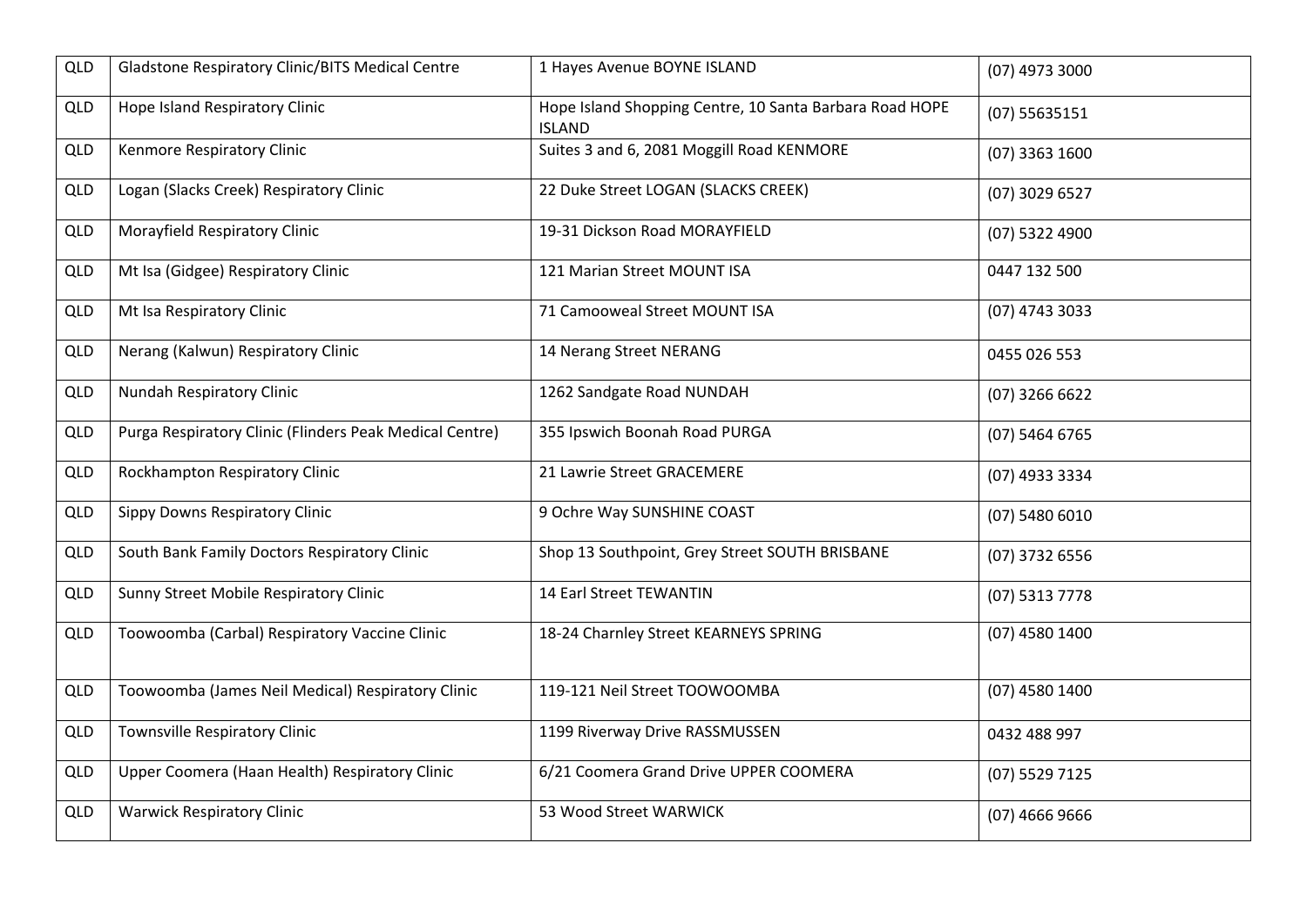| <b>QLD</b> | <b>Whitsunday Respiratory Clinic</b>                       | 48/226 Shute Harbour Road CANNONVALE | (07) 4804 5664   |
|------------|------------------------------------------------------------|--------------------------------------|------------------|
| <b>QLD</b> | Logan Central GP Respiratory Clinic & Vaccination Hub      | 3 Charles Avenue WOODRIDGE           | (07) 3029 6527   |
| SA         | Angaston COVID Vaccination Clinic                          | 3-7 Fife Street ANGASTON             | (08) 8564 2266   |
| SA         | Athelstone Respiratory COVID Clinic                        | 33 Fox Avenue ATHELSTONE             | (08) 8166 2125   |
| SA         | Northern Vaccination Centre                                | 1185 Main North Road POORAKA         | (08) 7089 5799   |
| SA         | Kadina Respiratory Clinic                                  | 77-79 Port Road KADINA               | (08) 8828 4700   |
| SA         | Mid North Respiratory Clinic                               | 41 Old North Road CLARE              | (08) 8841 3777   |
| SA         | Murray Bridge Respiratory Clinic                           | 8 Homburg Drive MURRAY BRIDGE        | (08) 8539 3292   |
| SA         | Naracoorte Respiratory Clinic                              | 101 Jenkins Terrace NARACOORTE       | (08) 8762 7700   |
| SA         | <b>Adelaide Central Vaccination Clinic</b>                 | 257 Fullarton Road PARKSIDE          | 0475 724 107     |
| SA         | Port Augusta (Pika Wiya Health Service) Respiratory Clinic | 40-46 Dartmouth Street PORT AUGUSTA  | 0428 149 036     |
| SA         | Reynella Respiratory Clinic                                | Mill Street OLD REYNELLA             | 0423 190 996     |
| <b>TAS</b> | Derwent Park Respiratory Clinic                            | 252 Main Road DERWENT PARK           | $(03)$ 6165 2367 |
| <b>TAS</b> | Launceston Respiratory Clinic                              | 237 Wellington Street LAUNCESTON     | (03) 6310 8310   |
| <b>TAS</b> | St Helens Respiratory Clinic                               | 8 Bowen Street ST HELENS             | (03) 6351 0007   |
| <b>VIC</b> | Altona North Respiratory Clinic                            | 6/230 Blackshaws Road ALTONA NORTH   | (03) 9393 3900   |
| <b>VIC</b> | <b>Bairnsdale Respiratory Clinic</b>                       | 20 Forge Creek Road BAIRNSDALE       | (03) 4116 2014   |
| <b>VIC</b> | <b>Ballarat UFS Respiratory clinic</b>                     | 18 Drummond Street North BALLARAT    | (03) 5338 4538   |
| <b>VIC</b> | <b>Bellarine Respiratory Clinic</b>                        | 27 Guthridge Street OCEAN GROVE      | (03) 9044 0200   |
| <b>VIC</b> | <b>Bendigo Respiratory Clinic</b>                          | 126 Spring Gully Road SPRING GULLY   | 1800 573 196     |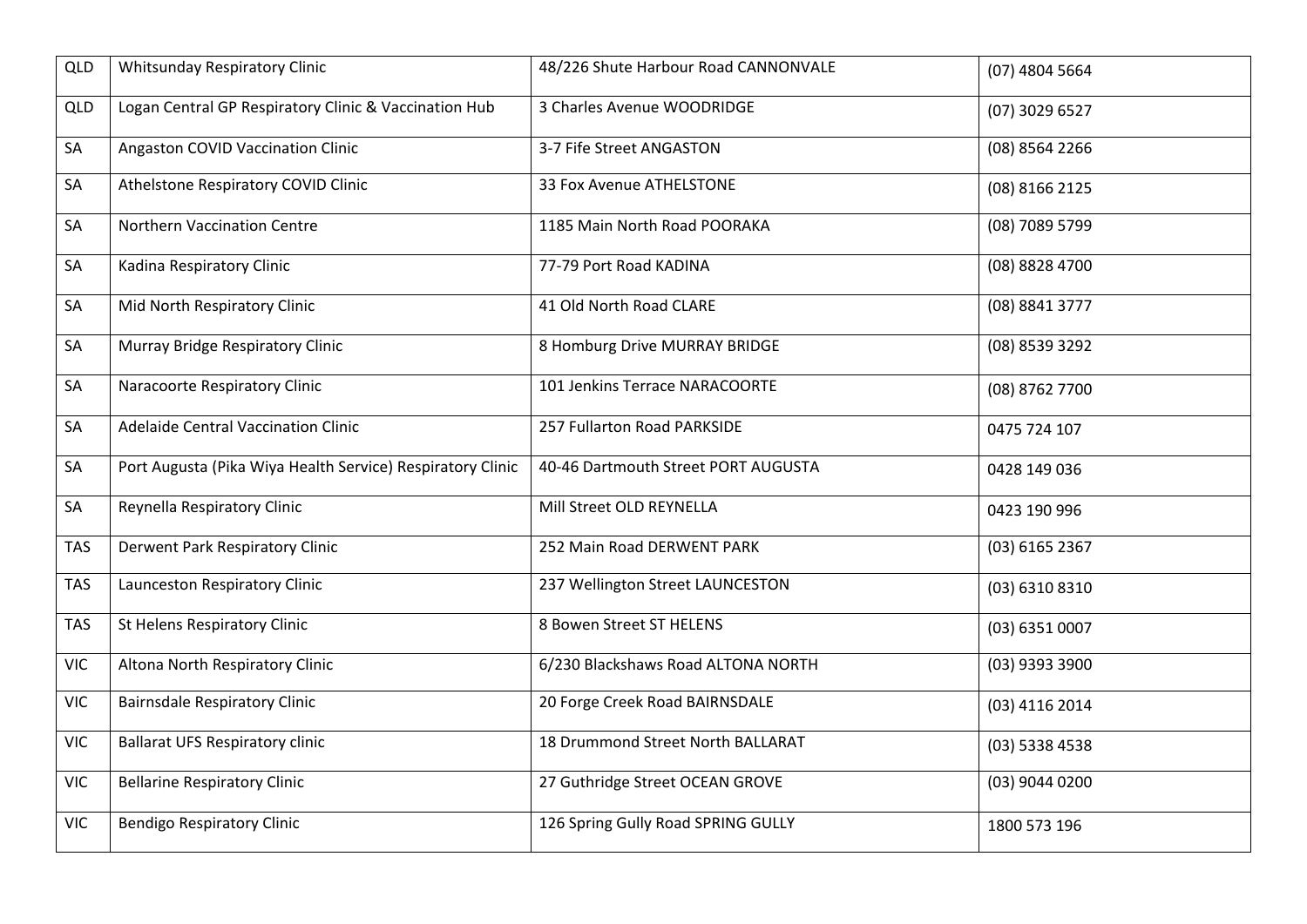| <b>Carrum Downs Respiratory Clinic</b>                              | 113b Hall Road CARRUM DOWNS                                                  | (03) 9782 6088                   |
|---------------------------------------------------------------------|------------------------------------------------------------------------------|----------------------------------|
| Coolaroo Respiratory Clinic                                         | 512 Barry Road COOLAROO                                                      | (03) 8840 0800                   |
| Fitzroy (Victorian Aboriginal Health Service) Respiratory<br>Clinic | 186 Nicholson Street FITZROY                                                 | 0478 767 140                     |
| <b>Foster Respiratory Clinic</b>                                    | 97 Station Road FOSTER                                                       | (03) 5682 2088                   |
| <b>Geelong Respiratory Clinic</b>                                   | 2-18 Colac Road BELMONT                                                      | (03) 5202 9355                   |
| <b>Wimmera Vaccination Clinic</b>                                   | 4A Dimboola Street HORSHAM                                                   | (03) 5382 0011                   |
| Laverton Respiratory Clinic                                         | 95-105 Railway Avenue LAVERTON                                               | (03) 9448 5552                   |
| Mildura Respiratory Clinic                                          | 137 Thirteenth Street MILDURA                                                | (03) 5022 5444                   |
| <b>Morwell Respiratory Clinic</b>                                   | 185a/189 Princes Drive MORWELL                                               | (03) 5191 9321                   |
| Port Melbourne Vaccination Clinic                                   | Port Melbourne Football Club, 541 Williamstown Road PORT<br><b>MELBOURNE</b> | (03) 8583 1150                   |
| Prahran Covid Vaccination Clinic                                    | Prahran Townhall, 255A Chapel Street PRAHRAN                                 | (03) 9525 1300                   |
| <b>EACH COVID-19 Vaccination Clinic Ringwood</b>                    | 303A Maroondah Highway RINGWOOD (Cnr Braeside Ave &<br>Maroondah Highway)    | 1300 097 151                     |
| <b>Rosebud Respiratory Clinic</b>                                   | 1079 Point Nepean Road ROSEBUD                                               | 0436 033 507; 0429 270 096       |
| Rowville Respiratory Clinic                                         | 1101 Wellington Road ROWVILLE                                                | (03) 9780 8990                   |
| <b>Wellington Respiratory Clinic</b>                                | 12 Inglis Street SALE                                                        | (03) 5143 7900                   |
| Swan Hill Respiratory Clinic                                        | 28 High Street SWAN HILL                                                     | (03) 5033 9960 or (03) 5033 9968 |
| Thomastown Respiratory Clinic                                       | 317-319 High Street THOMASTOWN                                               | (03) 9070 8181                   |
| <b>Wallan Respiratory Clinic</b>                                    | 7-11 High Street WALLAN                                                      | 1300 77 33 52                    |
| <b>Warragul Respiratory Clinic</b>                                  | 170 Normanby Street WARRAGUL                                                 | $(03)$ 5642 6666                 |
|                                                                     |                                                                              |                                  |